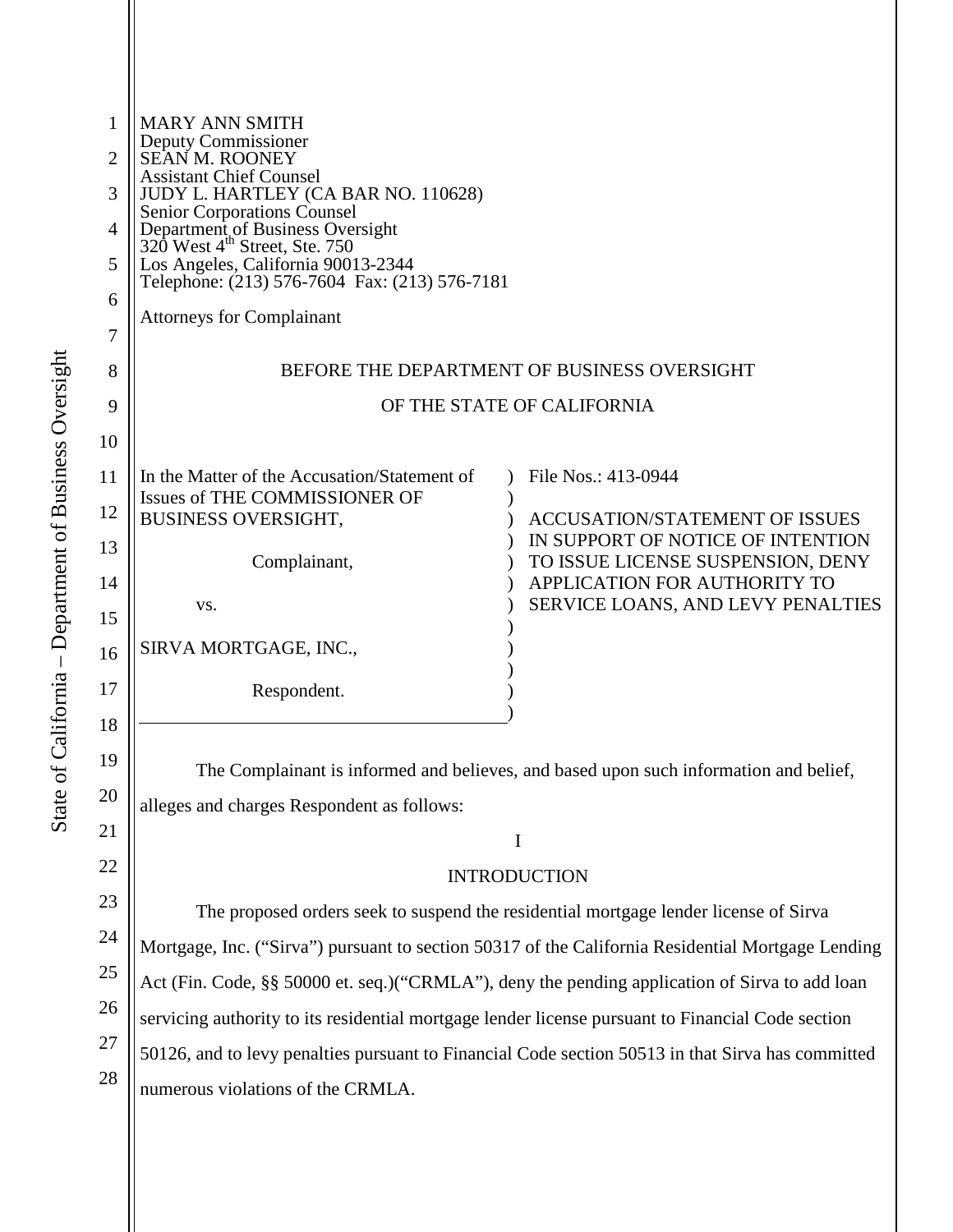1

2

3

4

5

6

7

8

9

10

11

12

13

14

15

16

17

18

# II

# CURRENT RESIDENTIAL MORTGAGE LENDER LICENSE

Sirva is a residential mortgage lender licensed by the Commissioner of Business Oversight ("Commissioner" or "Complainant") pursuant to the CRMLA. Sirva has its principal place of business located at 6200 Oak Tree Boulevard, Suite 300, Independence, Ohio 44131. Sirva currently has 3 branch office locations under its CRMLA license located in California, and other states. Sirva employs mortgage loan originators in its CRMLA business.

#### III

#### THE PENDING APPLICATION

On or about December 6, 2012, Sirva filed an application with the Commissioner to add servicing authority to its residential mortgage lender license. The application was submitted to the Commissioner by filing a California Residential Mortgage Lending Act Amendments checklist. Sirva, however, has yet to update its information in the Nationwide Mortgage Licensing System ("NMLS") to show that it has requested servicing authority in California. The application remains pending.

## IV

# RESIDENTIAL MORTGAGE LENDING ACT VIOLATIONS

#### A. Commingling:

19 20 21 22 23 24 25 26 27 On or about December 26, 2012, the Commissioner commenced a regulatory examination of the books and records of Sirva under the CRMLA ("2012 regulatory examination"). The 2012 regulatory examination disclosed that Sirva had been depositing trust funds into its company operations account. As of October 31, 2012, Sirva's trust liability was \$181,305.71, which was comprised of trust funds in the form of tax and insurance impounds. However, Sirva's operating account where such trust funds were maintained had a balance of \$392,648.09. Financial Code section 50202(a) prohibits the commingling of trust funds with funds of the licensee. Moreover, Financial Code section 50202(a) and (b) require trust funds be maintained in an account designated as a "trust account".

28

The Commissioner had found that Sirva was commingling trust funds with its operating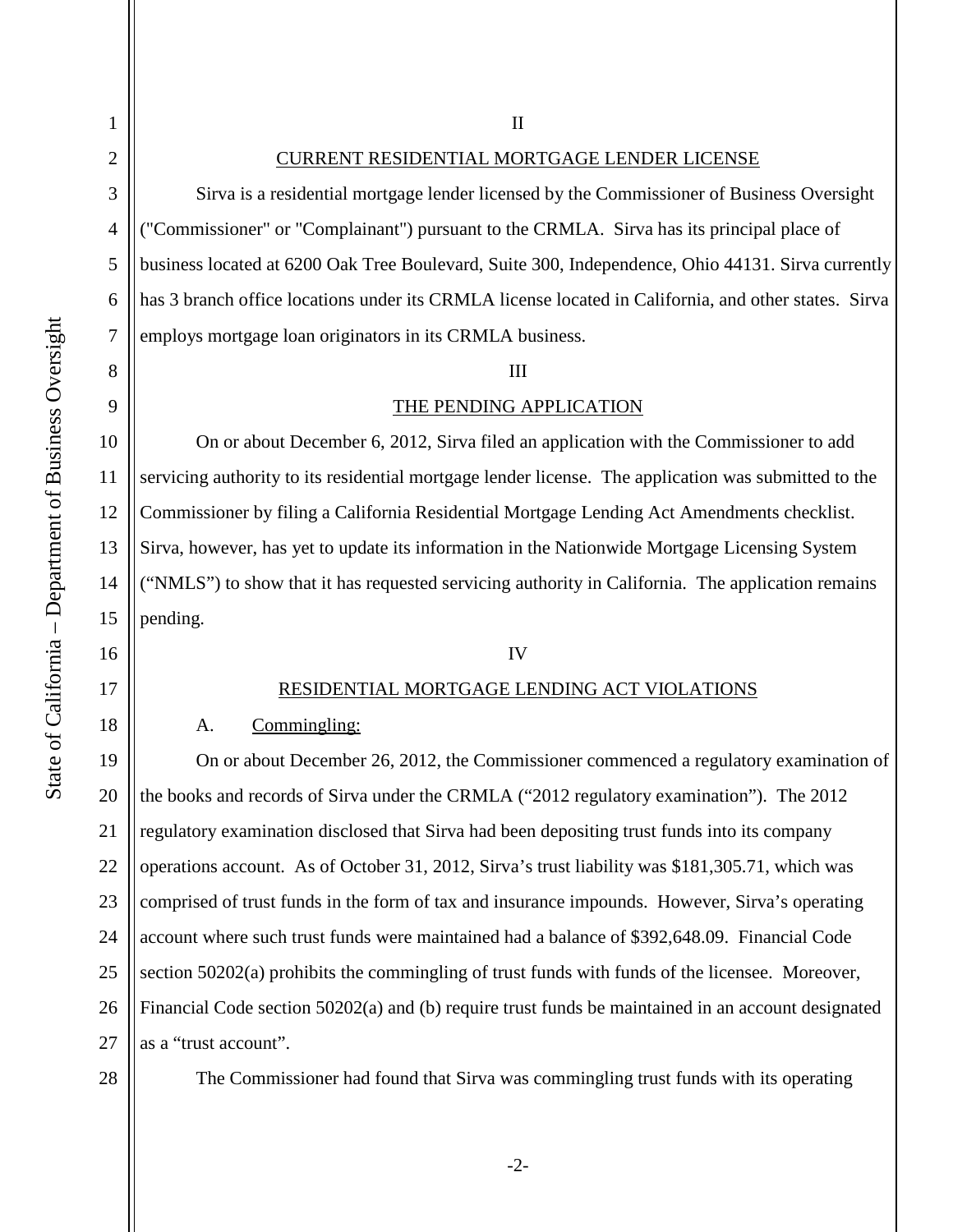1 2 3 4 funds during the last regulatory examination under the CRMLA that commenced on December 6, 2010. Based upon the findings of the 2010 regulatory examination, the Commissioner instructed Sirva to implement such procedures as necessary to ensure that its funds were not commingled with the trust funds in the future.

# B. Per Diem Interest Overcharges:

The 2012 regulatory examination further disclosed that in two loans, Sirva had charged the borrowers per diem interest in excess of one day prior to the disbursement of loan proceeds in violation of Financial Code section 50204(o). The per diem interest overcharges in the two loans totaled \$152.23. Sirva conducted a self-audit of all loans originated during 2012 regarding per diem interest charges. The self-audit disclosed twenty-six (26) loans with per diem interest overcharges. The Department is currently in the process of obtaining further documentation to test the accuracy of the self-audit.

The Commissioner had found that Sirva had overcharged per diem interest in at least one loan transaction during the 2010 regulatory examination.

C. Books and Records:

16 17 18 19 20 21 22 23 24 25 26 Financial Code section 50314 requires CRMLA licensees to maintain its books and records in a manner that will properly enable the Commissioner to determine whether the licensee is complying with the law. In twenty-three percent (23%) of the loans reviewed during the 2012 regulatory examination, it appeared that Sirva had overcharged the borrower for appraisal fees, i.e., the amount stated on the HUD-1 settlement statement for appraisal fees was higher than the appraisal invoice contained in the loan file. Further review of the issue revealed that Sirva had credited back the amount of the appraisal fee overcharge at the time of settlement. However, the appraisal fee overcharge credit was lumped with other credits on the HUD-1 settlement statement. The HUD-1 settlement statements provided to the borrowers were prepared such that the Commissioner was unable to determine if appraisal fee overcharges had occurred<sup>[1](#page-2-0)</sup> and Sirva maintained no documentation in the loan files as to the breakdown of the credits.

27

<span id="page-2-0"></span>28

5

6

7

8

9

10

11

12

13

14

15

<sup>&</sup>lt;sup>1</sup> The settlement agents prepared the HUD-1 settlement statements based upon information provided by Sirva.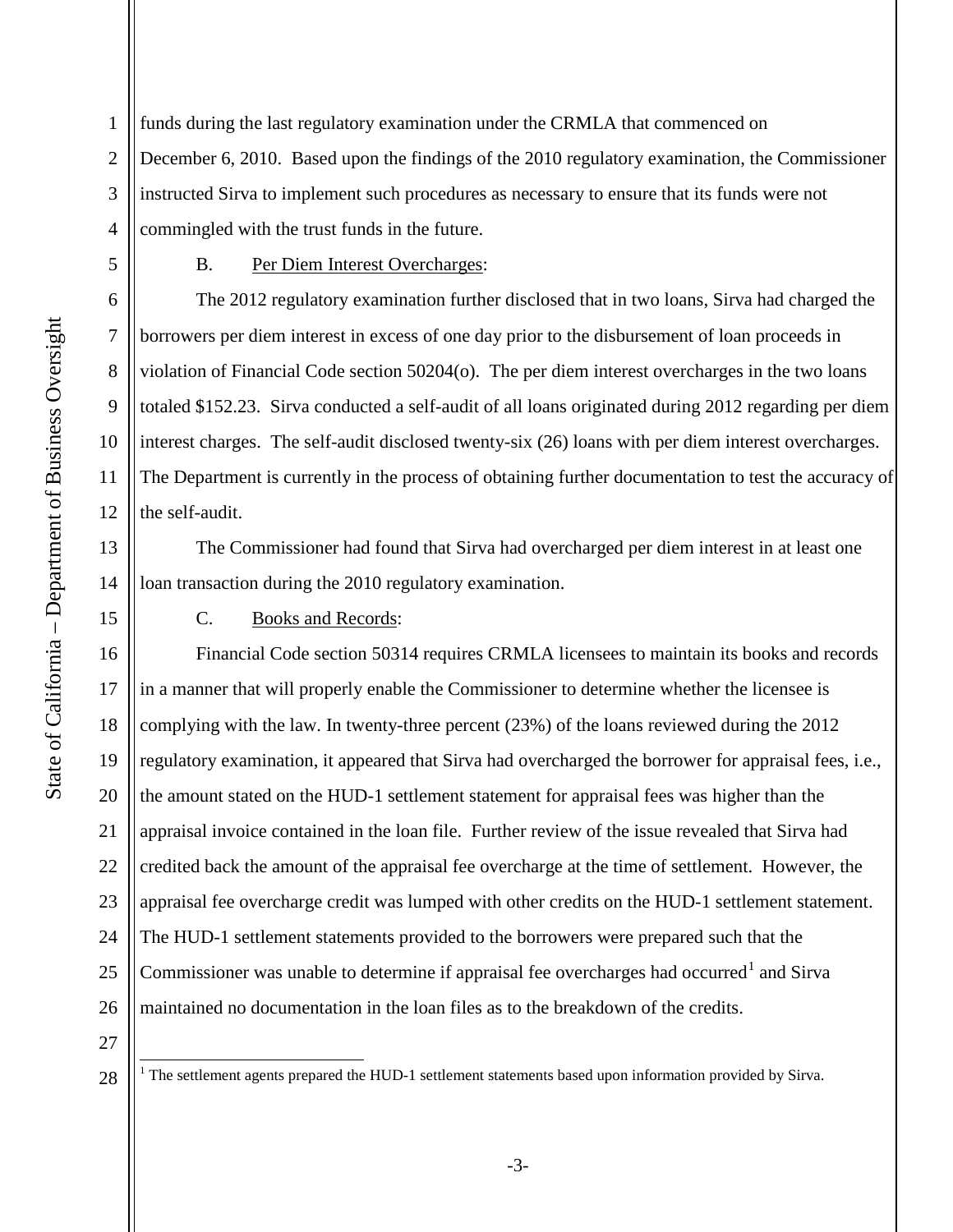## D. Title Insurance Overcharges:

The 2012 regulatory examination additionally disclosed that Sirva had charged a borrower \$950 for title insurance, but there was no invoice or other documentation to support the charge in violation of Financial Code section 50204(c) and (i) and California Code of Regulations, title 10, section 1950.314.4(j)(6). The Commissioner had found that Sirva had overcharged title insurance fees in at least four loan transactions during the 2010 regulatory examination.

# E. Unlicensed Servicing:

On or about September 17, 2012, Sirva sent a letter to the Commissioner stating that it will now be retaining servicing rights on the loans it sells. On or about September 18, 2012, Complainant notified Sirva through NMLS that "The license issued to Sirva Mortgage, Inc. on 5/7/08 is for lending only. If you wish to add mortgage loan servicer authority to your license authority, please complete and submit Amendment Checklist for Change of License Authority." Thereafter, on or about December 6, 2012, Sirva applied to add residential mortgage loan servicing authority to its CRMLA license by submitting a California Residential Mortgage Lending Act Amendments checklist to the Commissioner. The Commissioner has yet to approve the residential mortgage loan servicing application due to the findings of the 2012 regulatory examination.

On or about March 3, 2014, the Commissioner received Sirva's Report of Principal Amount of Loans Originated and Aggregate Amount of Loans Serviced for the period ended December 31, 2013 as required by Financial Code sections 50307 and 50401. The report indicated that Sirva had violated Financial Code section 50002 by servicing residential mortgage loans during 2013.

21 22

23

24

25

26

27

28

V

Financial Code section 50126 provides in pertinent part:

. . .

(a) Upon reasonable notice and opportunity to be heard, the commissioner may deny an application for any of the following reasons:

(3) The applicant or any officer, director, general partner, or person owning or controlling, directly or indirectly, 10 percent or more of the outstanding interests or equity securities of the applicant, has violated any provision of this division or the rules thereunder or any similar regulatory scheme of the State of California or a foreign jurisdiction.

1

2

3

4

5

6

7

8

9

10

11

12

13

14

15

16

17

18

19

20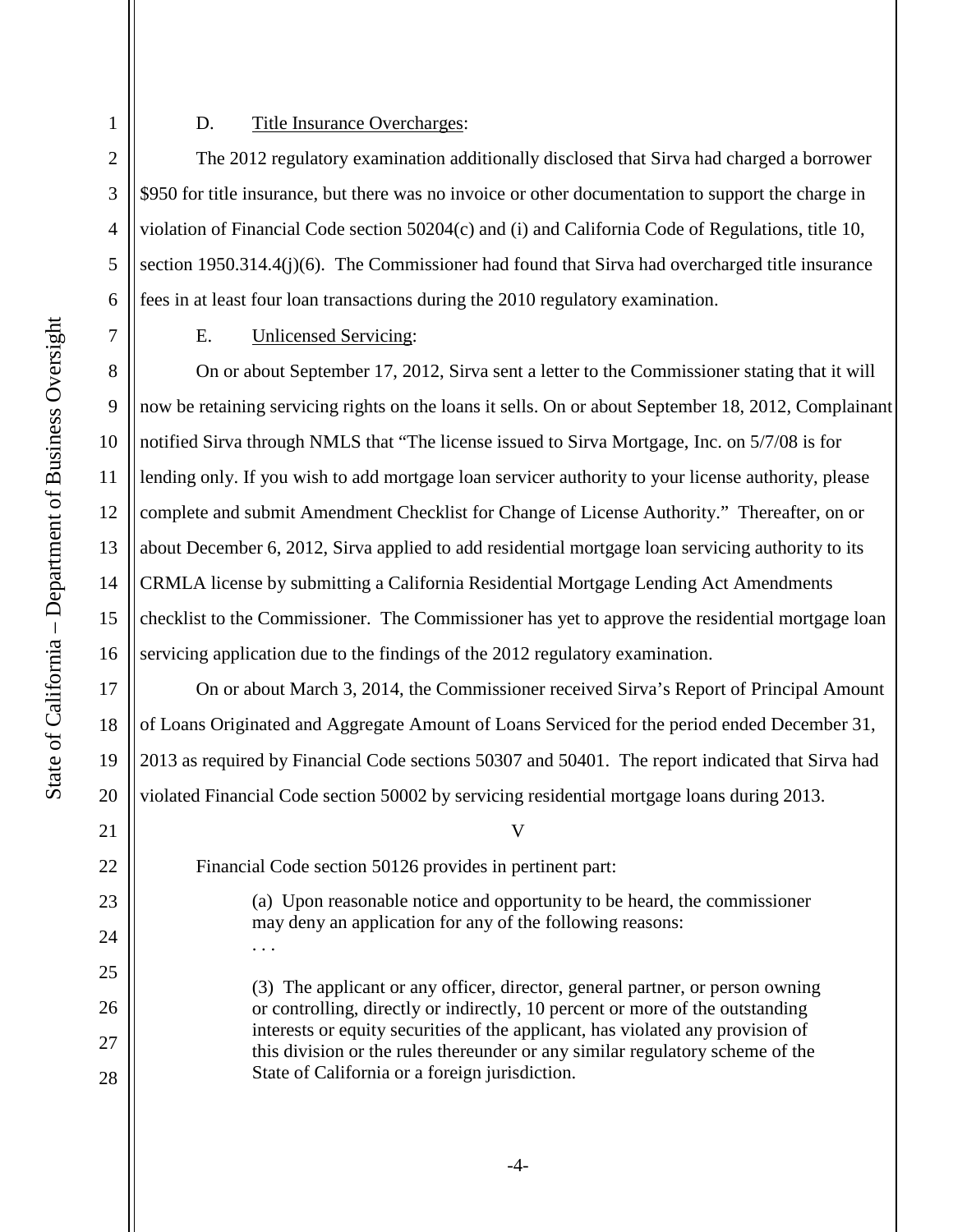| 1                   | Financial Code section 50327 provides in pertinent part:                                                                                                             |  |  |
|---------------------|----------------------------------------------------------------------------------------------------------------------------------------------------------------------|--|--|
| $\overline{2}$<br>3 | (a) The commissioner may, after notice and a reasonable opportunity to<br>be heard, suspend or revoke any license, if the commissioner finds that:                   |  |  |
| 4                   | (1) the licensee has violated any provision of this division or rule or order<br>of the commissioner thereunder; or $(2)$ any fact or condition exists that, if      |  |  |
| 5                   | it had existed at the time of the original application for license, reasonably<br>would have warranted the commissioner in refusing to issue the license originally. |  |  |
| 6<br>7              | Financial Code section 50513 provides in pertinent part:                                                                                                             |  |  |
| 8                   | (a) The commissioner may do one or more of the following:                                                                                                            |  |  |
| 9                   | (4) Impose fines on a mortgage loan originator or any residential mortgage                                                                                           |  |  |
| 10                  | lender or servicer licensee employing a mortgage loan originator pursuant<br>to subdivisions $(b)$ , $(c)$ , and $(d)$ .                                             |  |  |
| 11                  | (b) The commissioner may impose a civil penalty on a mortgage loan originator                                                                                        |  |  |
| 12                  | or any residential mortgage lender or servicer licensee employing a mortgage<br>loan originator, if the commissioner finds, on the record after notice and           |  |  |
| 13                  | opportunity for hearing, that the mortgage loan originator or any residential                                                                                        |  |  |
| 14                  | mortgage lender or servicer licensee employing a mortgage loan originator<br>has violated or failed to comply with any requirement of this division or any           |  |  |
| 15<br>16            | regulation prescribed by the commissioner under this division or order issued<br>under authority of this division.                                                   |  |  |
| 17                  | (c) The maximum amount of penalty for each act or omission described in<br>subdivision (b) shall be twenty-five thousand dollars (\$25,000).                         |  |  |
| 18                  |                                                                                                                                                                      |  |  |
| 19                  | (d) Each violation or failure to comply with any directive or<br>order of the commissioner is a separate and distinct violation or                                   |  |  |
| 20                  | failure.                                                                                                                                                             |  |  |
| 21                  | VI                                                                                                                                                                   |  |  |
| 22                  | <b>CONCLUSION</b>                                                                                                                                                    |  |  |
| 23                  | Complainant finds, by reason of the foregoing, that Sirva has violated Financial Code                                                                                |  |  |
| 24                  | sections 50002, 50202, subdivisions (a) and (b), 50204, subdivision (c), 50204, subdivision (i),                                                                     |  |  |
| 25                  | 50204, subdivision (o), and 50314, and California Code of Regulations, title 10, section                                                                             |  |  |
| 26                  | $1950.314.4(j)(6)$ and based thereon, grounds exist to (i) suspend the residential mortgage lender                                                                   |  |  |
| 27                  | license of Sirva, (ii) deny Sirva's application for loan servicing, and (iii) assess penalties against                                                               |  |  |
| 28                  | Sirva pursuant to Financial Code section 50513.                                                                                                                      |  |  |